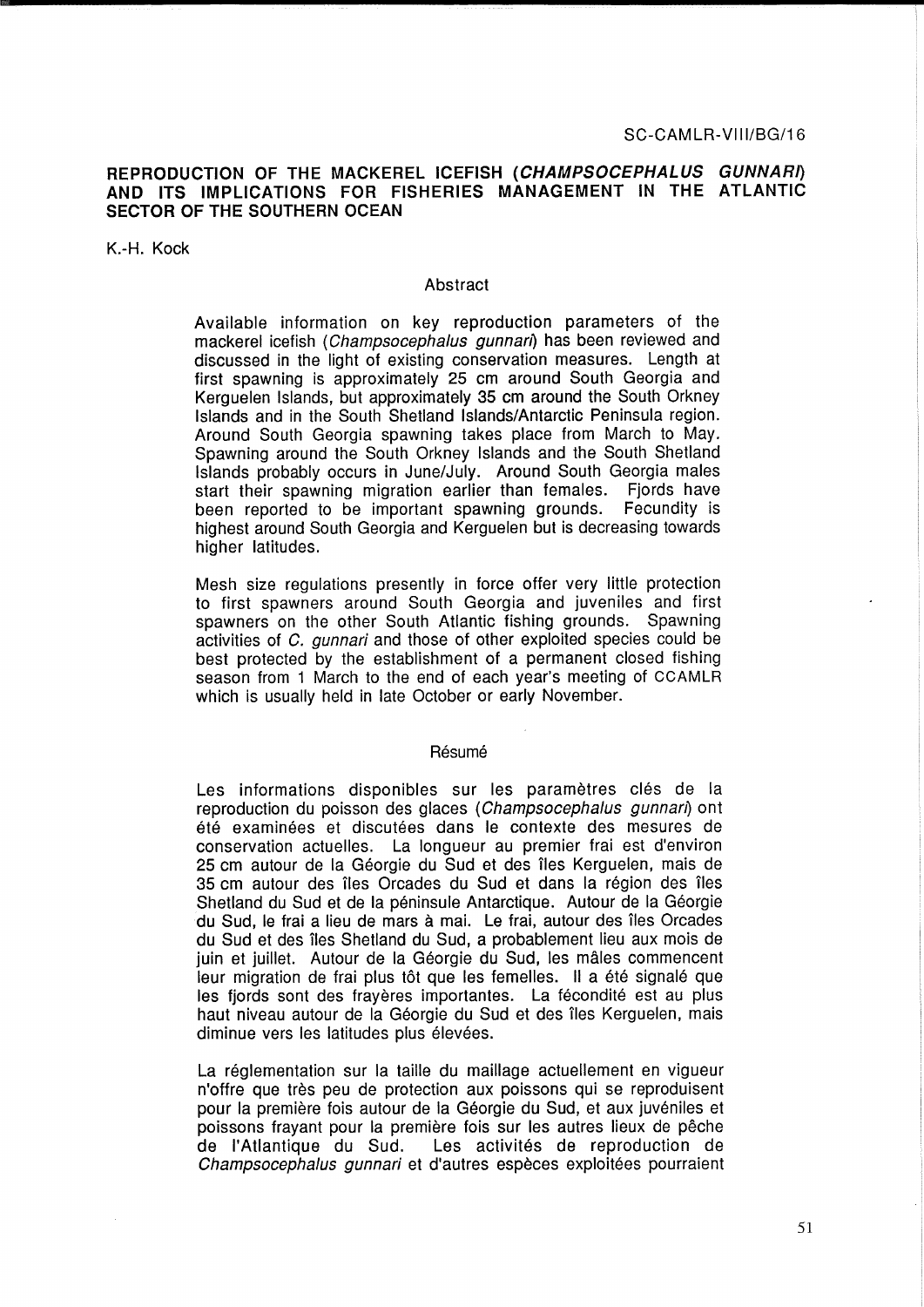être protégées au mieux par l'établissement d'une saison permanente de fermeture de pêche effective du 1<sup>er</sup> mars à la fin de chaque réunion annuelle de la CCAMLR, qui se tient, de coutume, fin octobre ou debut novembre.

# Pe3IOMe

В настоящей работе рассматривается и обсуждается в свете действующих Мер по сохранению имеющаяся информация о ключевых параметрах воспроизводства ледяной рыбы (Champsocephalus gunnari). В районах Южной Георгии и островов Кергелен длина при первом нересте приблизительно равняется 25 см, в то время как в районе<br>Южных Оркнейских островов и районе Южных Южных Оркнейских островов и районе Южных Шетландских островов/Антарктического полуострова она равняется 35 см. В районе Южной Георгии нерест происходит с марта по май. Нерест в районе Южных Оркнейских и Южных Шетландских островов, вероятно, происходит в июне/июле. В районе Южной Георгии нерестовая миграция самцов начинается раньше, чем нерестовая миграция самок. Имеются сведения о том, что фиорды являются важными нерестовыми участками. Плодовитость наиболее высока в районах Южной Георгии и островов Кергелен, но снижается на более высоких IIIHpOTax.

Действующие в настоящее время меры по ограничению минимального размера ячеи не обеспечивают эффективной охраны впервые нерестующих особей в районе Южной Георгии, а также молоди и впервые нерестующих особей на других промысловых участках южной Атлантики. Самым эффективным методом обеспечения охраны нереста C. gunnari и прочих эксплуатируемых видов является введение постоянного закрытого сезона с 1 марта до окончания каждого ежегодного совещания АНТКОМа, которые обычно проводятся в конце октября - начале ноября.

### Resumen

La información disponible acerca de los principales parámetros reproductivos del draco rayado (Champsocephalus gunnari) se ha examinado y debatido de acuerdo con las medidas de conservacion existentes. El largo al primer desove es alrededor de 25 cm cerca de Georgia del Sur y las Islas Kerguelen, pero es alrededor de 35 cm cerca de las Islas Orcadas del Sur y en las Islas Shetland del Sur y la region de la Peninsula Antartica. Cerca de Georgia del Sur el desove ocurre desde marzo a mayo. Alrededor de las Islas Orcadas del Sur y las Islas Shetlands del Sur es posible que ocurra alrededor de junio/julio. Cerca de Georgia del Sur, los machos comienzan su migración de desove antes que las hembras. Se ha observado que los fiordos son terrenos importantes para desove. La fecundidad es mayor alrededor de Georgia del Sur y Kerguelen pero disminuye hacia las latitudes más altas.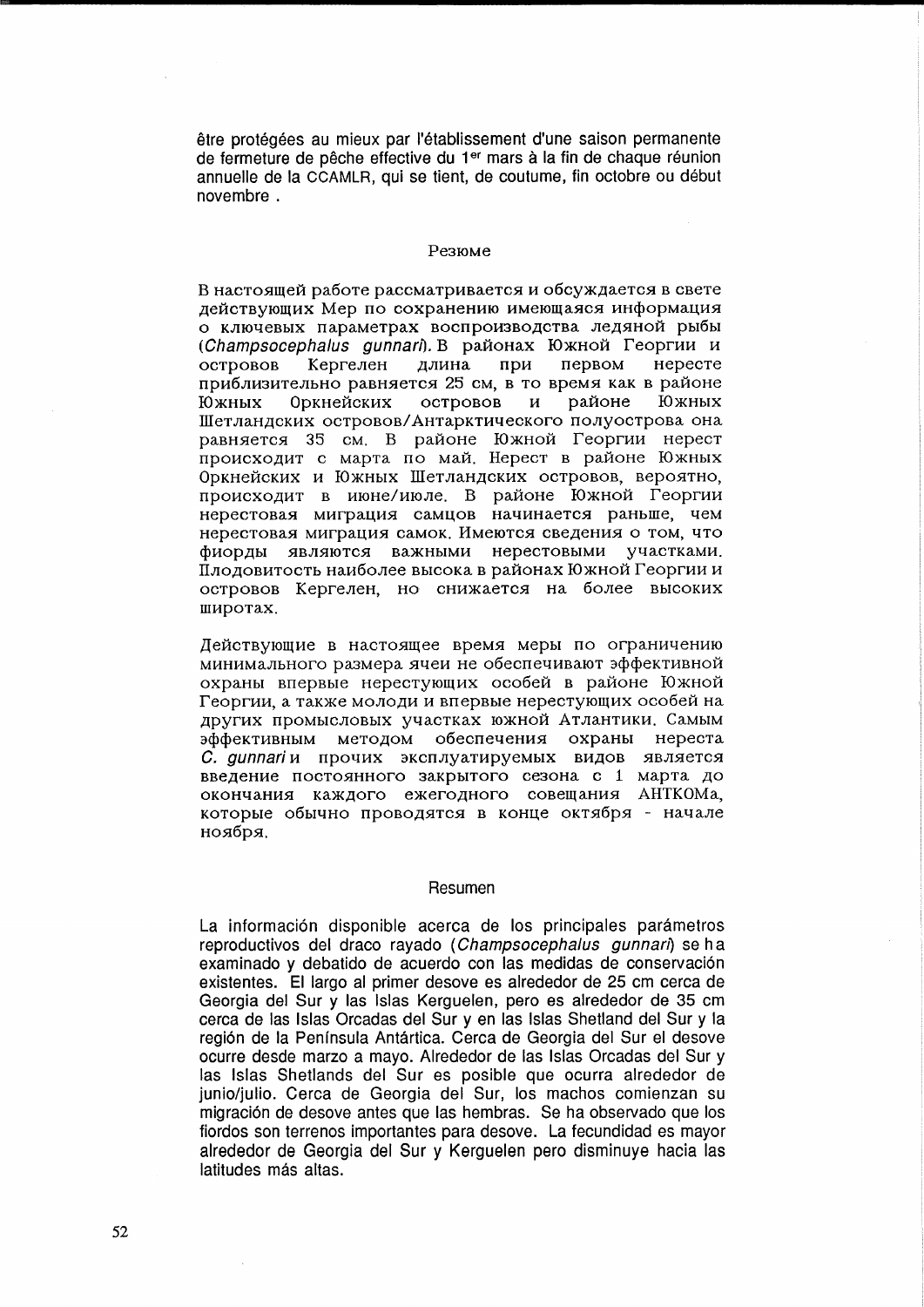Reglamentos gobernando la abertura de la malla que están en vigor en este momento ofrecen muy poca proteccion a los desovadores alrededor de Georgia del Sur y a los reproductores juveniles y los de primer desove en los otros caladeros de pesca en el Atlántico Sur. Actividades de desove de Champsocephalus gunnari y de otras especies explotadas podrfan ser protegidas mas eficazmente estableciendo una temporada de veda de pesca permanente desde el 1° de marzo hasta el final de la reunión de CCRVMA cada año, la cual es generalmente conducida a fines de octubre 0 principios de noviembre.

 $\bar{\mathcal{A}}$ 

 $\hat{\mathcal{A}}$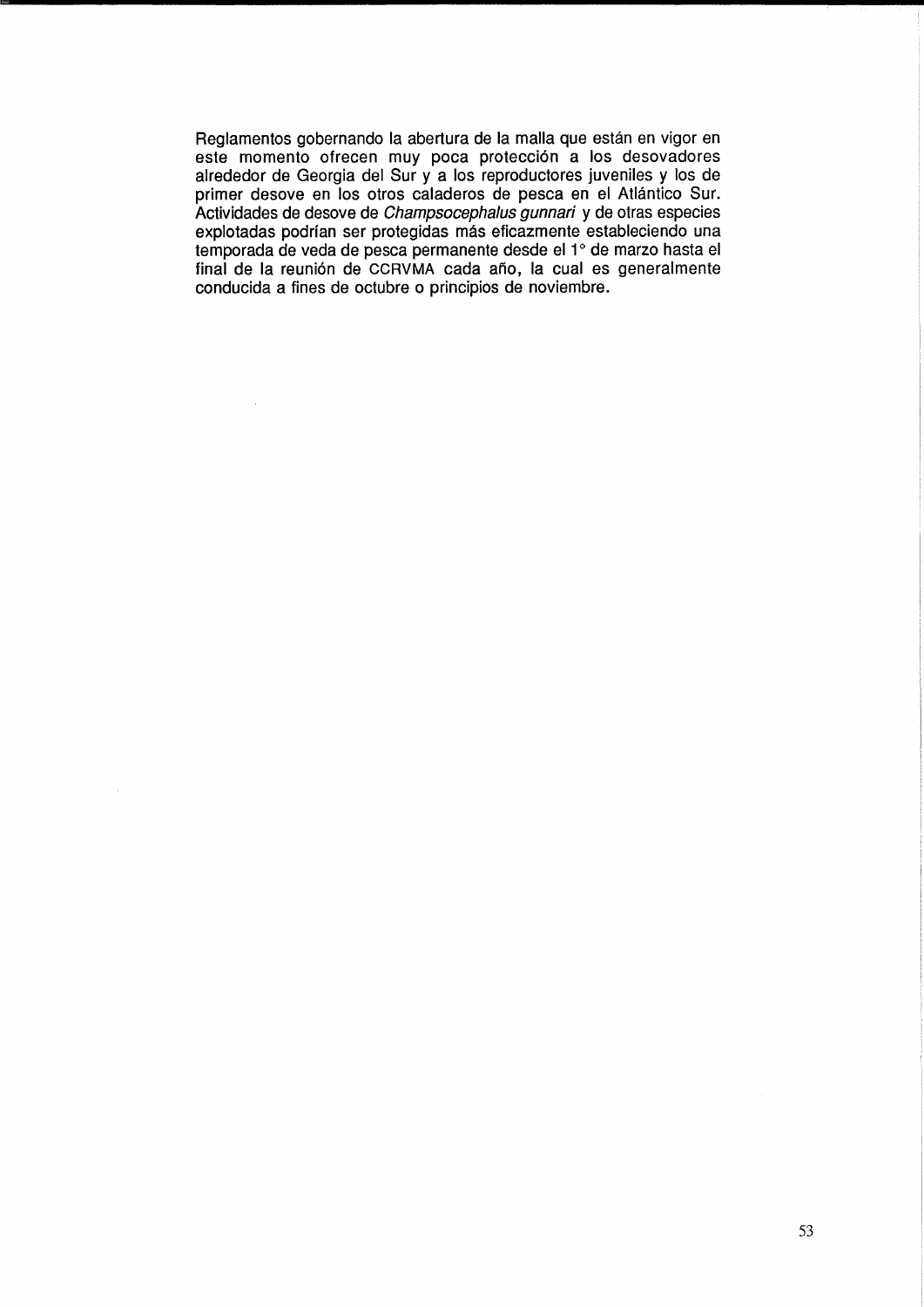## 1. INTRODUCTION

Since 1975/76 fishing in the Atlantic sector of the Southern Ocean has been mainly directed to the mackerel icefish (Champsocephalus gunnari). Catches were highest at about 240 000 tonnes, 220 000 tonnes and 100 000 tonnes in 1976/77 to 1977/78, 1982/83 to 1983/84 and 1986/87 to 1987/88 respectively. South Georgia has been the most important fishing ground for the species except in the seasons 1977/78 to 1979/80 when most of the catches were taken further south around the South Orkney Islands and in the South Shetland Islands/Antarctic Peninsula region.

**r** 

Peak catches in the 1970s around South Georgia were based primarily on age classes 4 and 5 whereas catches in the 1980s consisted of age classes 2 and 3 (age class 2 being the recruiting age class). Since 1987/88 biomass estimates from the Virtual Population Analysis (VPA) indicate a downward trend. Assuming a mean level of recruitment and a fishing mortality of  $F_{0,1}$  (0.25 to 0.3) spawning stock biomass could fall well below 100 000 tonnes in 1989/90 (CCAMLR, 1988b; Kock and K6ster, 1989).

Since 1984 the Commission for the Conservation of Antarctic Marine Living Resources (CCAMLR) established a number of conservation measures for the fish stocks around South Georgia (CCAMLR, 1988a, c) which were aimed either directly (mesh size regulations, closed season, TAC) at C. gunnari or should have some benefit for the species indirectly (closure of waters within 12 miles around the island). The prohibition of directed fishing of C. gunnari from 1 April to 30 September 1988 has been established specifically to protect spawning of the species. No such regulations exist for the other South Atlantic fishing grounds.

In its report of the annual meeting in 1988, CCAMLR asks the Scientific Committee to provide further advice on minimum mesh sizes to protect juvenile fish and on closed seasons for C. gunnari (CCAMLR, 1988c). In what follows, available information on key reproductive parameters (length at first spawning, spawning migration, spawning grounds, spawning time, fecundity) of C. gunnari has been reviewed. These parameters are discussed in the light of existing conservation measures and future implications for management of the species in compliance with Article 11 (3) of the Convention in the Atlantic sector of the Southern Ocean, in particular around South Georgia.

### 2. MATERIAL AND METHODS

Analysis was mostly based on published information. In addition some unpublished results of the Antarctic Expedition 1984/85 of the Federal Republic of Germany in South Georgia waters have been taken into account.

Maturity was determined either according to Everson's (1977) five point scale (Kock, unpublished) or Maier's (1908) eight point scale (Sosinski, 1985). Length at first spawning (see Kock, 1989) was estimated by fitting total length versus proportion of fish at maturity stages 3 to 5 (Kock) or 3 to 8 (Sosinksi) to a logistic equation (see Kock, 1989).

Potential or absolute fecundity was estimated by three different methods:

- (i) All ova was washed out of the ovary and counted with an automatic egg counting device (e.g. Kock, 1979);
- (ii) A weighed subsample of oocytes from an ovary was counted and then extrapolated to the entire ova (e.g. Sosinski, 1985); and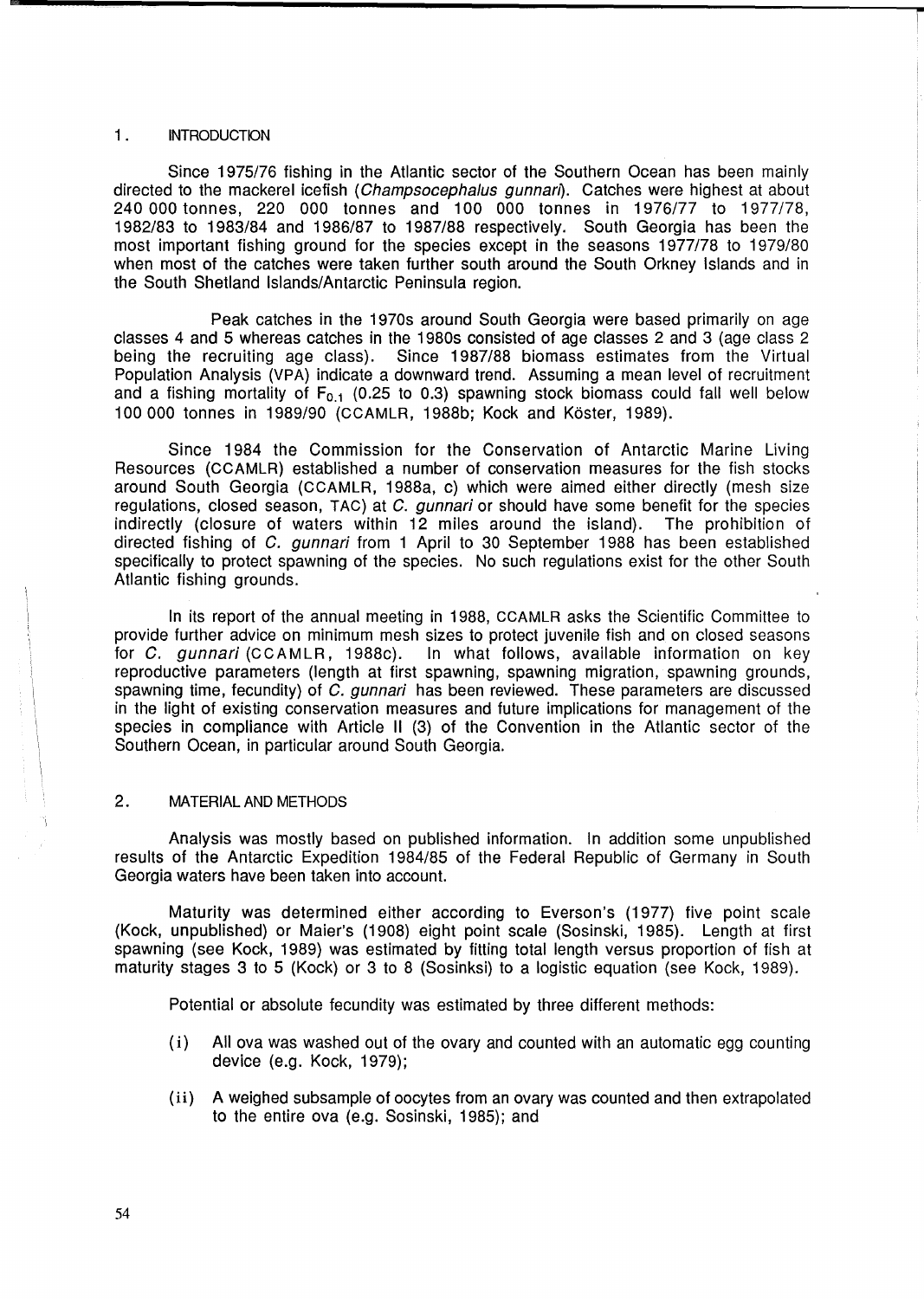(iii) Sections of 0.9 to 2.9 g were taken from the central part of the right ovary. The proportion of the weight of the section to the weight of the entire ovary was used to extrapolate the number of oocytes in the subsample to that of the whole ovary (e.g. Lisovenko and Zakharov, 1988).

The following expressions are commonly used to describe the relationship between size and fecundity:

- $F = a \cdot L^b$  (all authors, see Table 1)
- $F = a + b \cdot W$  (Kock, Sosinski, Duhamel, see Table 1)
- $F = a \cdot W^b$  (Lisovenko and co-authors, see Table 1).

### 3. RESULTS

3.1 Length at First Spawning

Length at first spawning  $L_{m50}$ , which corresponds to length at first maturity as determined by some authors (Kock, 1989) has been derived from data of Sosinski (1981 and 1985) and Kock (unpublished) (Table 1 and Figures 1 to 3). At South Georgia no significant difference in  $L_{m50}$  was apparent between the sexes nor between years (Figures 1 to 3). Length at first spawning of approximately 25 cm was similar in the late 1970s and 1985, in both cases after periods of heavy fishing.

Length at first spawning is much larger around the South Orkney Islands (Table 1). Data for the Elephant Island/South Shetland Islands region could not be fitted to a logistic curve (Sosinksi, 1985, Figure 10; Kock, 1989). However, there is evidence that  $L_{m50}$  is similar to that observed in the South Orkney Islands (Kock, 1989).

Spawning maturity curves for the population around South Georgia (Figures 1 to 3) were characterized by an asymmetrical shape, i.e. more juvenile individuals or fish with gonads in resting stage in the prespawning period (maturity stages 1 and 2 of the Everson scale) were present in the upper part of the curve than fish in prespawning condition (maturity stage 3) in its lower part. The difference between the theoretical (straight line) and the observed (dashed line) curve therefore represented the part of the population which was sexually mature but did not spawn in that particular season. An amount of specimens > 35 cm in the sample was too small to be representative. They have therefore been omitted here. Part of these specimens also had gonads in resting stage (i.e. were unlikely to spawn in the current season).

Although C. gunnari spawns annually, 15 to 25% of the population (both males and females) obviously do not spawn each year (Figures 1 to 3, shaded area) (see also Lisovenko and Silyanova, 1980; Sosinski, 1985, Figure 10). This is most likely the case also in the South Orkney Islands/South Shetland Islands region (Sosinski, 1985, Figure 10; Kock, 1989). The proportion of non-spawners cannot be assessed at present. In contrast to the populations in the Atlantic sector, C. gunnari around Kerguelen Islands obviously attains maturity within a very narrow length range (24 to 26 cm, Sosinski, 1985, Figure 10; Duhamel, 1987) and obviously spawns annually thereafter.

# 3.2 Spawning Migrations

No direct observation on spawning migrations (e.g. from tagging experiments) is available. The preponderance of fish in prespawning condition in coastal waters of South Georgia from March onwards points at a spawning migration to nearshore waters and fjords. In late March to mid April males outnumbered females in prespawning concentrations in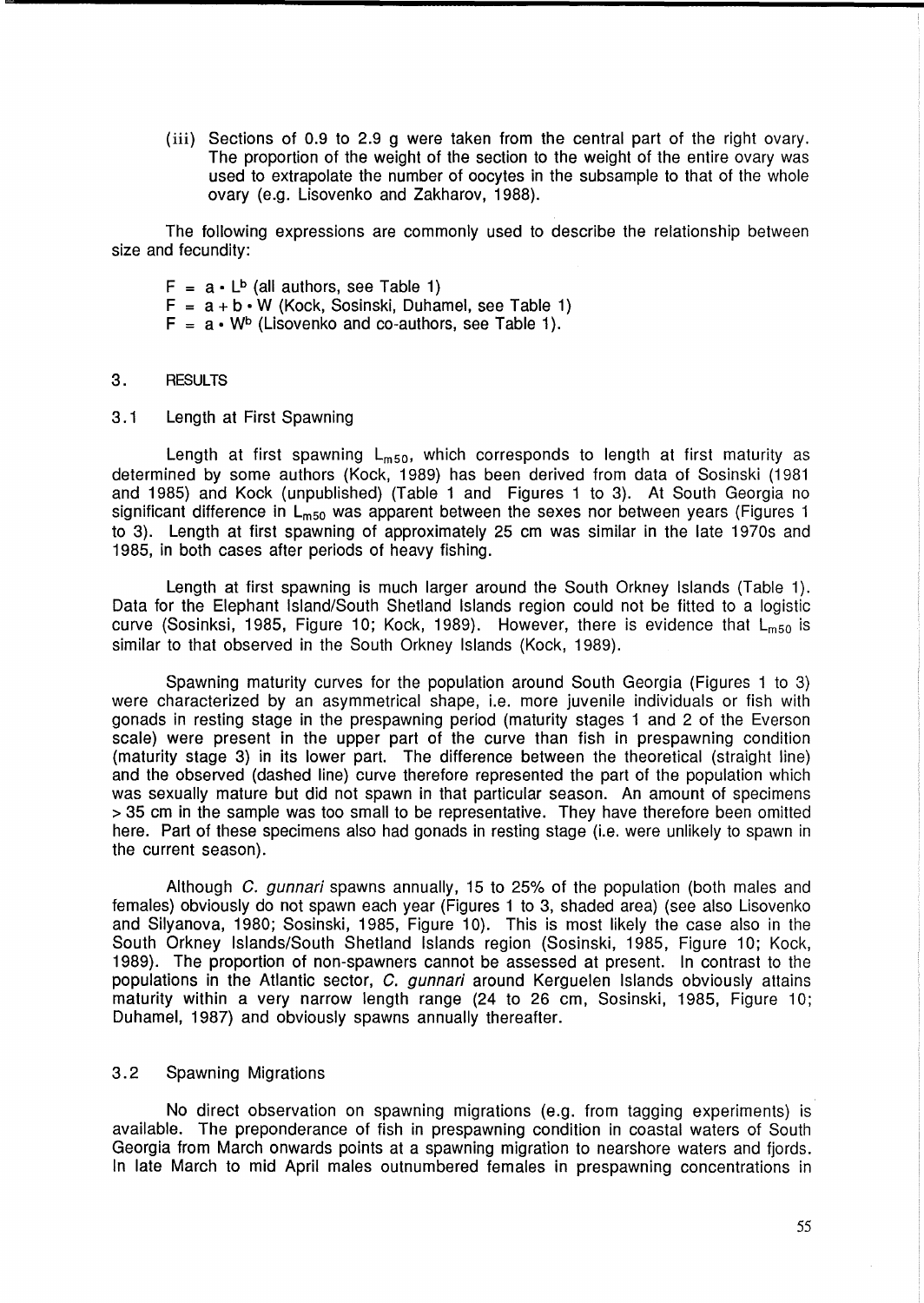fjords (Table 2) which indicates that males start their spawning migration earlier than females (Kock, 1981; Anon, 1985). Prior to spawning, sex ratio was again approaching 1:1 (Table 2, Fortuna Bay).

No such information exists for the other South Atlantic populations.

An inshore movement for spawning has also been described for the population at Kerguelen (Duhamel, 1987). The Skif Bank population, however, does not carry out extensive spawning migrations but reproduces on the bank (Duhamel, 1987).

# 3.3 Spawning Grounds

Olsen (1955) was the first to describe the inshore waters of South Georgia as spawning grounds of C. gunnari. These observations have been confirmed by Kock (1981) who recorded the presence of dense prespawning aggregations of the species in the central (deeper) parts of Fortuna Bay, Cumberland Bay and Royal Bay in late March to mid April 1978. No prespawners have been observed in these areas in early February. However, spawning does take place on the shelf at 100 to 125 m depth (Permitin, 1973; Sosinksi, 1985), although its extent is not known. Larvae and 0-group fish have been mostly encountered in nearshore waters (Kock, 1981; Slosarczyk, 1983; North, 1987).

Spawning has also been recorded from the South Orkney shelf along depths over 600 m close to the bottom and from the Elephant Island shelf (Anon, 1985). However, Kock (1989) found little indication for extensive spawning on the Elephant Island shelf during a survey in May/June 1986.

Spawning grounds of the Kerguelen population are located at the 100 m depth contour in the northeastern part of the shelf. On Skif Bank C. gunnari spawn along the 200 m depth contour of the southern and western margin of the bank (Duhamel, 1987).

# 3.4 Spawning Time

Spawning at South Georgia occurs from March to May (Table 1) but may even start in February and extend to June. As commonly observed in many teleosts, bigger  $(=$  older) individuals reproduce earlier than first spawners (Lisovenko and Silyanova, 1980).

Spawning in the South Orkney Islands/South Shetland Islands region is later and takes place probably in June to July (CCAMLR, 1985; Kock, 1989).

Spawning of various populations in the Indian Ocean sectors occurs in remarkably different seasons (Table 1): May/June on Skif Bank and August to September at Kerguelen Islands and around Heard Island (Duhamel, 1987; Gerasimchook et al., 1987).

# 3.5 Fecundity

Fecundity of C. gunnari is well studied, in particular around South Georgia. Length/weight-fecundity relationships determined by various authors (Table 1), however, differ significantly from each other especially in the upper part of the curve (Figure 4). Fecundity estimates of Kock, Lisovenko and Silyanova and Sosinksi were based on material collected in 1976 to 1978 whereas Lisovenko and Zakharov refer to samples from 1983/84. The remarkable similarity of Kock's and Sosinski's results on one hand and those of Lisovenko and co-authors on the other hand indicates that methodological differences were most likely to be responsible for these differences but not year-to-year variations in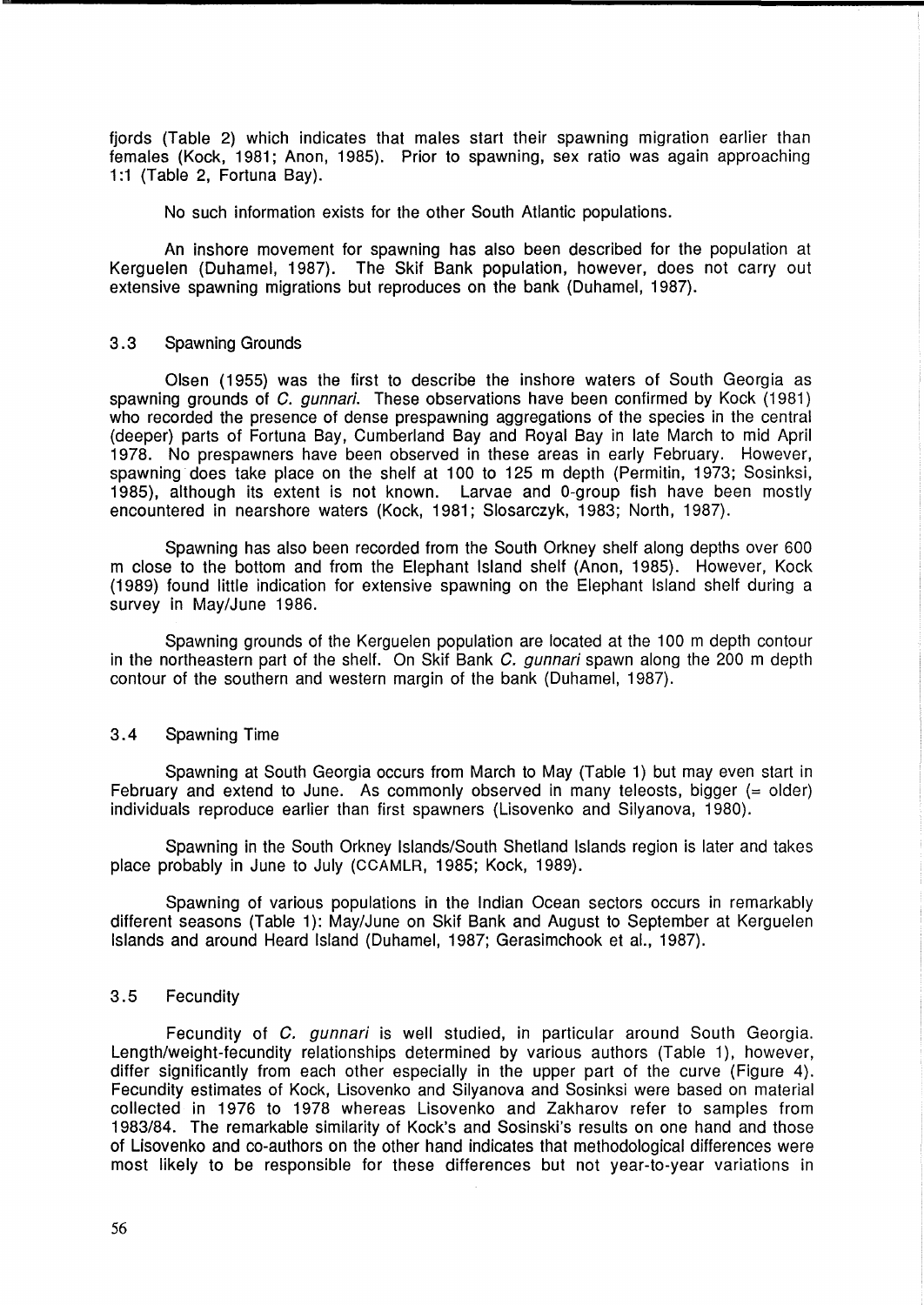fecundity. Fecundity in the various populations obviously follows a latitudinal trend. Potential and relative fecundity were highest around Kerguelen and lowest around Elephant Island and the South Shetland Islands (Figure 5).

# 3.6 Discussion

Length at first spawning  $L_{m50}$  of C. gunnari around South Georgia has remained relatively constant between 1976 and 1985 although the population has undergone considerable fluctuations both in size and composition due to heavy fishing during that period. Estimates of  $L_{m50}$  of approximately 25 cm which do not differ significantly between sexes, originate from samples taken during prespawning period in January/February. Fish of this length are approximately 2.6 years old. They do not spawn, however, until April/May when they are of approximately 27 cm length and 2.9 years old.

Mesh size regulations have been widely used to establish a minimum size at first capture le. Its rationale is to prevent recruitment overfishing and to protect first spawners. Ideally  $I_c$  should exceed  $I_{m50}$  to some extent in order to allow fish to spawn at least once. Most often, however,  $I_c$  is less than  $L_{m50}$ .

A minimum mesh size of 80 mm for C. gunnari was among the first conservation measures which were introduced by CCAMLR in 1984 and came into force in 1985 (Conservation Measure 2/111). It was based on regulations which had been in use in the Soviet fishing fleet since 1980. Its scientific basis, however, remained unclear.

Preliminary mesh selectivity experiments resulted in a mean selectivity factor SF=3.01 for research vessel catches in the order of 0.5 tonnes/hour (Anon., 1988a). Minimum size at first capture ( $l_e=24$  cm) would then correspond roughly to  $L_{m50}=25$  cm. However, SF and  $I_c$  are most likely to be lower in commercial catches  $(> 1)$  to 1.5 tonnes/hour) (CCAMLR, 1988b). This demonstrates that present mesh size regulations do offer little, if any protection to first spawners around South Georgia. In fact, first spawners (i.e. primarily age class  $2+$ ) had always formed a substantial part of the annual catches (Kock and Köster, 1989, Figure 11) irrespective of the introduction of minimum mesh sizes in the Soviet fishing fleet since 1980.

Providing that most fish which escape through the meshes do survive, protection of first spawners could only be achieved by a substantial increase of minimum mesh size around South Georgia (e.g. to 110 or 120 mm).

Length at first spawning of 35 cm around the South Orkney Islands and the South Shetland Islands/Antarctic Peninsula region is much higher than around South Georgia although maximum length  $L_{m50}$  observed was similar in both regions (Kock, 1989; Table 2). Peak catches of 138 000 tonnes around the South Orkney Islands in 1977/78 were comprised almost entirely of juveniles of the very abundant 1973 and 1974 year classes (Kock and Koster, 1989). Catches of 57 000 tonnes around the South Orkney Islands and in the South Shetland Islands/Antarctic Peninsula region in the subsequent season obviously still consisted of juveniles and first spawners to a large extent (Kock and Koster, 1989, Figures 17 and 18). The two very abundant year classes, 1973 and 1974, were apparently already largely fished out before they were able to contribute significantly to the spawning stock biomass (SS8) of these two populations.

Catches on these two grounds dropped substantially after the 1978/79 season to a few thousand tonnes annually which were mostly taken around the South Orkney Islands. In some seasons these catches were almost entirely comprised of juveniles and first spawners (Kock and Köster, 1989, Figures 17 and 18).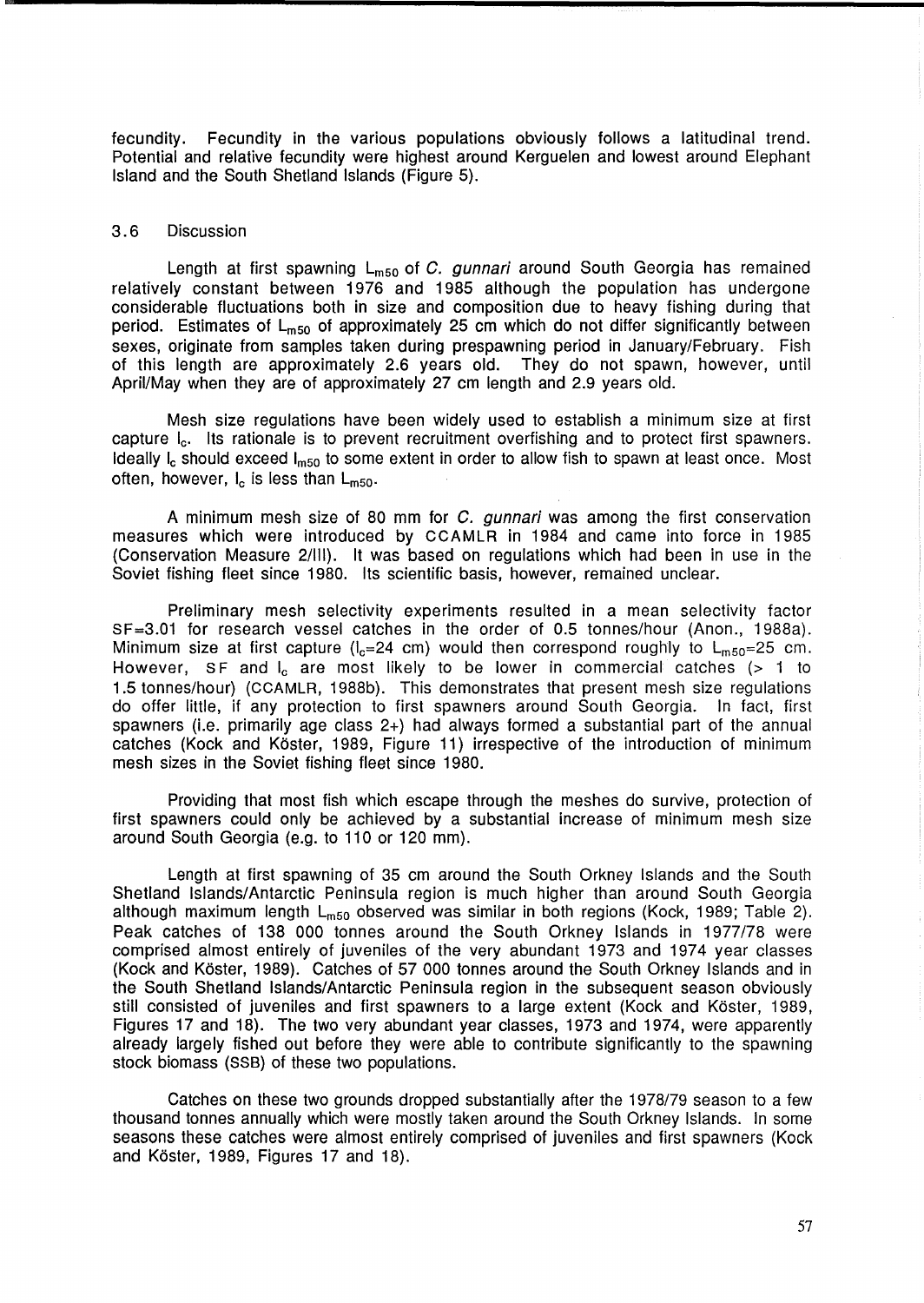It is evident that present minimum mesh sizes of 80 mm do offer very limited protection to the populations of C. gunnari around the South Orkney Islands and in the South Shetland Islands/Antarctic Peninsula region. Due to the large size of fish at first spawning, however, adequate protection of juveniles and first spawners could only be achieved by increasing minimum mesh sizes beyond those proposed for South Georgia (Le. approximately 140 mm).

SSB and SSB/R (recruitment) calculations in VPA and V/R (yield/recruitment) analyses are usually based on sexual maturity ogives. Although spawning of C. qunnari is likely to take place annually, our results indicate that part of the population(s) does not spawn each year. Present input parameters for VPA (CCAMLR, 1988b; Kock and Köster, 1989) may thus overestimate true SSB by 15 to 25%. It is recommended that in future maturity ogives should be based on spawning maturity instead of sexual maturity data.

Around South Georgia, spawning migration obviously commences in late February/early March. Males tend to migrate to coastal waters earlier than females. Consequently females may stay longer within the region of the fishery. It may thus be advisable to close the fishery from 1 March instead of 1 April onwards (Conservation Measure 10/VI).

Coastal spawning grounds, as far as they are known, seem to be well protected by the prohibition of fishing within 12 miles around South Georgia (Conservation Measure 1/III). Spawning on the shelf, however, should be protected as well. Taking into account that other commercially important species spawn in late autumn (Notothenia rossii, Chaenocephalus aceratus and Pseudochaenichthys georgianus) or in winter (Notothenia gibberifrons) it seems to be advisable to establish a closed fishing season for those species permanently during that period similar to the closed season which was established in 1988 by the Conservation Measure 10/VI. This closed season should preferably be extended from 1 March to the end of each year's meeting of CCAMLR which is usually held in late October or early November.

Potential fecundity of C. gunnari ranges from 1 500 to 30 000 eggs around South Georgia. It rarely exceeds 10 000 eggs in the other populations. Population fecundity around South Georgia is, however, much lower than suggested by the wide range of potential fecundity as the bulk of the population is formed by age classes 2 to 4. They do not produce more than approximately 1 500 to 7 000 eggs per fish.

Relative fecundity (Le. egg production per gram of body weight) is highest around South Georgia (and Kerguelen Islands) but is decreasing in the waters of higher latitudes.

#### ACKNOWLEDGEMENT

I am very grateful to Mrs U. Harm for preparing the graph and Mrs J. Arndt for typing the manuscript.

### **REFERENCES**

- CCAMLR. 1985. Results of research into distribution and status of stocks of target species in the Convention Area - Atlantic, Indian and Pacific sectors of the Antarctic. SC-CAMLR, Selected Scientific Papers 1982-1984, 1: 227-327.
- CCAMLR. 1988a. Commission for the Conservation of Antarctic Marine Living Resources. Basic Documents. 3rd Ed. Hobart, Australia. p. 128.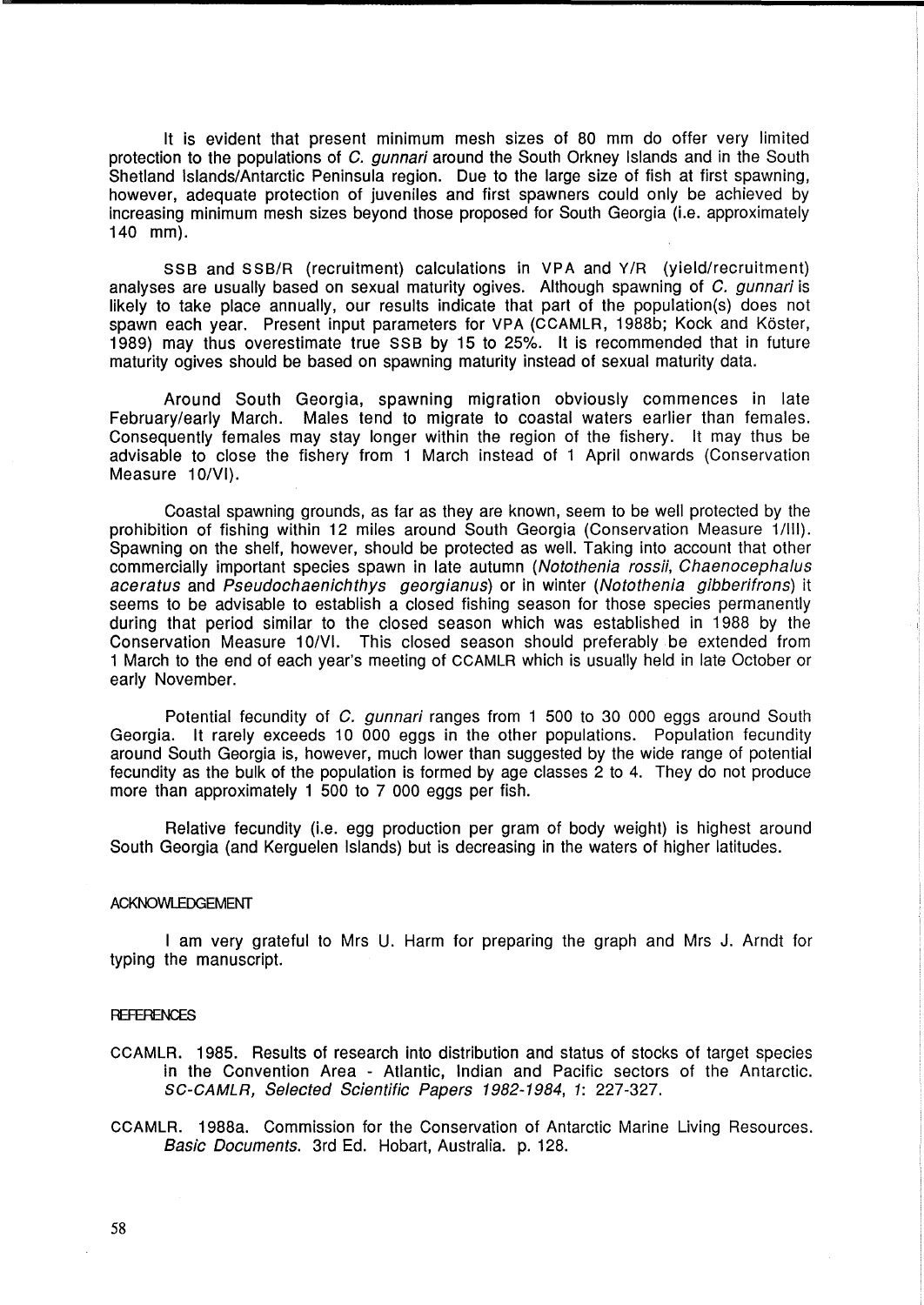- CCAMLR. 1988b. Report of the Working Group on Fish Stock Assessment. In: CCAMLR Report of the Seventh Meeting of the Scientific Committee (SC-CAMLR-VII, Hobart, Australia, 24-31 October 1988. Annex 5. pp. 91-143.
- CC A MLR. 1988c. CC A MLR. Report of the Seventh Meeting of the Commission (SC-CAMLR-VII, Hobart, Australia, 24 October - 4 November 1988). p. 121.
- DUHAMEL, G. 1987. Ichthyofaune des secteurs indien occidental et atlantique oriental de I'ocean Austral: biogeographie, cycles biologiques et dynamique des populations. These de Doctorat d'Etat. Univ. P. et M. Curie, Paris. p. 687.
- EVERSON, I. 1977. The Living Resources of the Southern Ocean. FAO. GLO/SO/77/1. Rome. p.156.
- GERASIMCHOOK, V.V., V.V. BORODIN, A.V. KLJAUSOV, J.B. RUSSELO, P.V. TISHKOV and N.B. ZAHKAROV. 1987. Brief report of the joint Soviet-Australian expedition of the USSR FRV Professor Mesvatsev to the Australian fishing zone around the territory of Heard and McDonald Islands, May-August 1987. SC-CAMLR, Selected Scientific Papers, 1987. pp. 75-103.
- KOCK, K.-H. 1979. On the fecundity of *Champsocephalus gunnari* Lönnberg, 1905 and Chaenocephalus aceratus (Lonnberg, 1906) (Pisces, Channichthyidae) of South Georgia Island. Meeresforsch. 27 (3): 177-185.
- KOCK, K.-H. 1981. Fischereibiologische Untersuchungen an drei antarktischen Fischarten Champsocephalus gunnari Lönnberg, 1905, Chaenocephalus aceratus (Lönnberg, 1906) und Pseudochaenichthys georgianus Norman, 1937 (Notothenioidei, Channichthyidae). Mitt. Inst. Seefisch. Hamburg. 32: 1-226.
- KOCK, K-.H. 1982. Fischereibiologische Untersuchungen bei Elephant Island im Marz 1981. Arch. FischWiss. 33 (Beih.1): 127-142.
- KOCK, K.-H. 1989. Reproduction in fish around Elephant Island. Arch. Fisch. Wiss. 39 (Beih.1): 171-210.
- KOCK, K.-.H. and F.W. KÖSTER. 1989. The state of exploited fish stocks in the Atlantic Sector of the Southern Ocean. Mitt. Inst. Seefisch. Hamburg. 46: 1-75.
- L1S0VENKO, L.A. and Z.S. SILYANOVA. 1980. The reproduction and fecundity of fish of the family Chaenichthyidae. In: An Ecological and Biological Description of Some Species of Antarctic Fishes. Trudy VNIRO, Moscow. pp. 38-52. (In Russian).
- L1S0VENKO, L.A. and G.P. ZAKHAROV. 1988. On fecundity of "pike glassfish" Champsocephalus gunnari off South Georgia. Vopr. Ikthiol. 28 (1): 156-159. (In Russian).
- MAIER, H.N. 1908. Beiträge zue Altersbestimmung der Fische. Wiss. Meeresuntersuch. Neue Folge 8: 57-116.
- NORTH, A.W. 1987. Distribution of fish larvae at South Georgia: horizontal, vertical and temporal distribution and early life history relevant to monitoring year class strength and recruitment. SC-CAMLR, Selected Scientific Papers, 1987. pp. 105-141.
- OLSEN, S. 1955. A contribution to the systematics and biology of chaenichthyid fishes from South Georgia. Nytt. Mag. Zool. Oslo. 3: 79-93.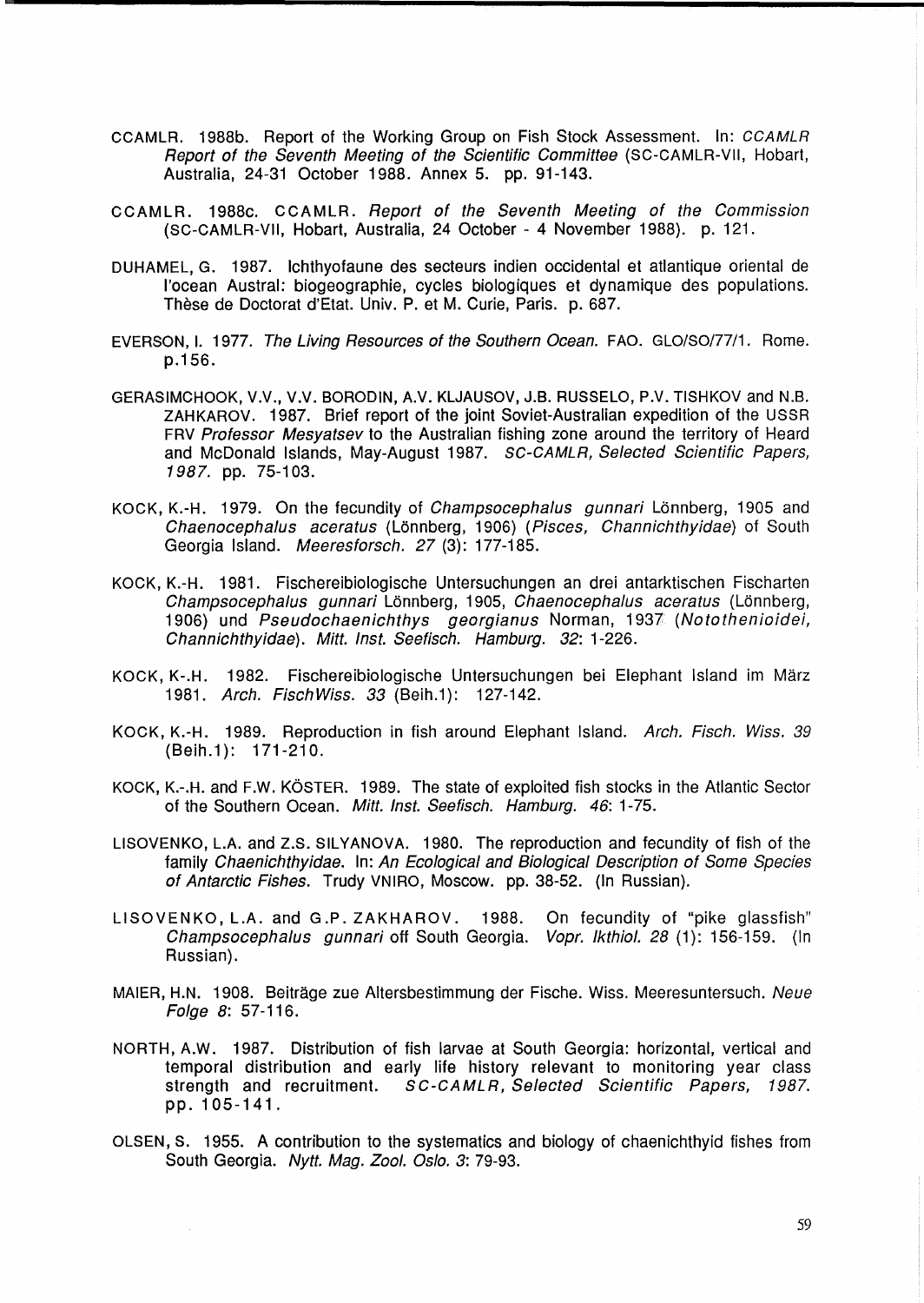- PERMITIN, YU.YE. 1973. Fecundity and reproductive biology of icefish (fam. Chaenichthyidae), fish of the family Muraenolepidae and dragonfish (Bathydraconidae) of the Scotia Sea (Antarctica). Vopr. IkthioI. 13 (2): 245-258. (In Russian).
- SLOSARCZYK, W. 1983. Preliminary estimation of abundance of juvenile Nototheniidae and Channichthyidae within krill swarms east of South Georgia. Acta Ichthyol. et Piscat. 13 (1): 3-11.
- SOSINSKI, J. 1981. Biologia porownawcza Kerguelen (Champsocephalus gunnan) Z rejonow Antarktyki. Wydaw. Morsk. Inst. Ryb., Studia: Materialy, Seria B 48: 1-91.
- SOSINKSI, J. 1985. Some data on taxonomy and biology of Antarctic icefish Champsocephalus gunnari Lonnberg 1905. Acta Ichthyol. Piscat 15: 3-54.

 $\lambda$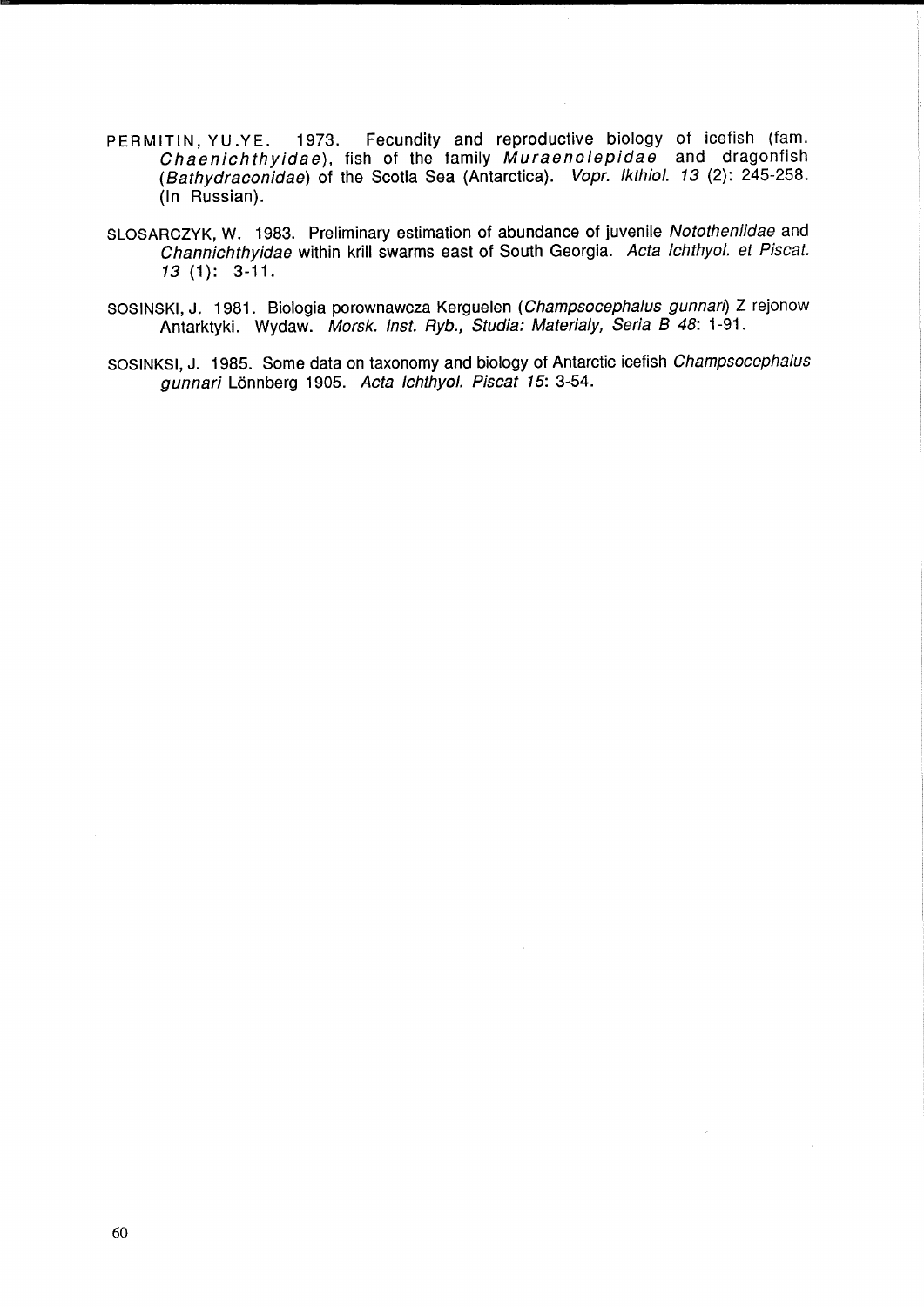| Locality              | Spawning               | $L_{m,50}$     | Year (s) of                                | Length                  | Potential<br>Fecundity |                     | Relative                  | Fecundity in Relation to                                                   |                                                                                              | Source                                                    |
|-----------------------|------------------------|----------------|--------------------------------------------|-------------------------|------------------------|---------------------|---------------------------|----------------------------------------------------------------------------|----------------------------------------------------------------------------------------------|-----------------------------------------------------------|
|                       | Time                   | (cm)           | Investig.                                  | range<br>(cm)           | Min                    | Max                 | Fecundity                 | Length (cm)                                                                | Weight (g)                                                                                   |                                                           |
| South                 | March                  | $21 - 26$      | 1967                                       | $33 - 54$               | 4050                   | 23187               | $\blacksquare$            | $\omega_{\rm{max}}$ and $\omega_{\rm{max}}$                                | $\mathbf{w}$ and $\mathbf{w}$ are $\mathbf{w}$                                               | Permitin (1973)                                           |
| Georgia               | to May                 | 24.8<br>24.8   | 1976,1985 22-57<br>1976,1977 22-51<br>1979 |                         | 1564                   | 31045<br>1700 17338 | $\sim$                    | 13.7-30.6 F=0.1292-L <sup>3.0145</sup><br>$F=0.2223 \cdot L^{2.8882}$      | $F = 383 + 17.9$ W<br>$F=801 + 16.02 \cdot W$                                                | Kock (1979, 1981, Unpubl.)<br>Sosinski (1981, 1985)       |
|                       |                        | $\blacksquare$ | 22-30 1965-1979 25-43 2208 11126<br>1984   |                         |                        | 22-58 1294 21932    | $\blacksquare$            | $F=1.54 \cdot L^{2.29}$<br>$F=3.19 \cdot L^{2.08}$                         | F=189.6•W <sup>0.59</sup><br>$F=197.0 \cdot W^{0.58}$ *                                      | Lisovenko, Silyanova (1980)<br>Lisovenko, Zakharov (1988) |
| S. Orkney<br>Islands  | June<br>to July        | 35.1           | 1967<br>1979                               | 43<br>31-44 5169        |                        | 8352<br>9889        | 14<br>$\omega_{\rm{max}}$ |                                                                            | $F=0.2574 \cdot L^{2.7744}$ $F=1753 + 10.4 \cdot W$                                          | Permitin (1973)<br>Sosinksi (1981, 1985)                  |
| Elephant<br>Island    | June<br>to July        | (35)           | 1986                                       |                         |                        |                     |                           |                                                                            | 1981,1985 34-50 3094 11664 8.0-16.7 F=0.1216•L <sup>2.9177</sup> F=1523.1+8.55•W Kock (1989) |                                                           |
| S.Shetland<br>Islands | June to<br>July $(?)$  | (35)           | 1978<br>1979                               | 32-44 3388<br>$36 - 47$ | 5710                   | 9067<br>11753       | $\sim 100$                | $F = 3.774 \cdot 2.0487$                                                   | 12.4-16.5 $F=0.0454 \cdot L^{3.2235}$ $F=128 + 14.45 \cdot W$                                | Kock (1982)<br>Sosinski (1981, 1985)                      |
| Kerguelen             | August to<br>September | 25             | 1975<br>1979-1984 26-37 2980               | 26-38                   | 2000                   | 10645               |                           | - $F=0.055 \cdot L^{3.9498}$<br>9060 24.2-45.4 F=0.3027-L <sup>2.845</sup> | $F = 57.14 + 21.42$ W                                                                        | Sosinski (1981, 1985)<br>Duhamel (1987)                   |
| Skif Bank             | Mav<br>to June         |                | 1979-1984 25-25 1750                       |                         |                        |                     |                           | 5220 17.9-29.2 F=0.20. L <sup>2.869</sup>                                  |                                                                                              | Duhamel (1987)                                            |
|                       |                        |                |                                            |                         |                        |                     |                           |                                                                            |                                                                                              |                                                           |

 $*$  F=1.97 W<sup>0.58</sup> in Lisovenko and Zakharov (1988).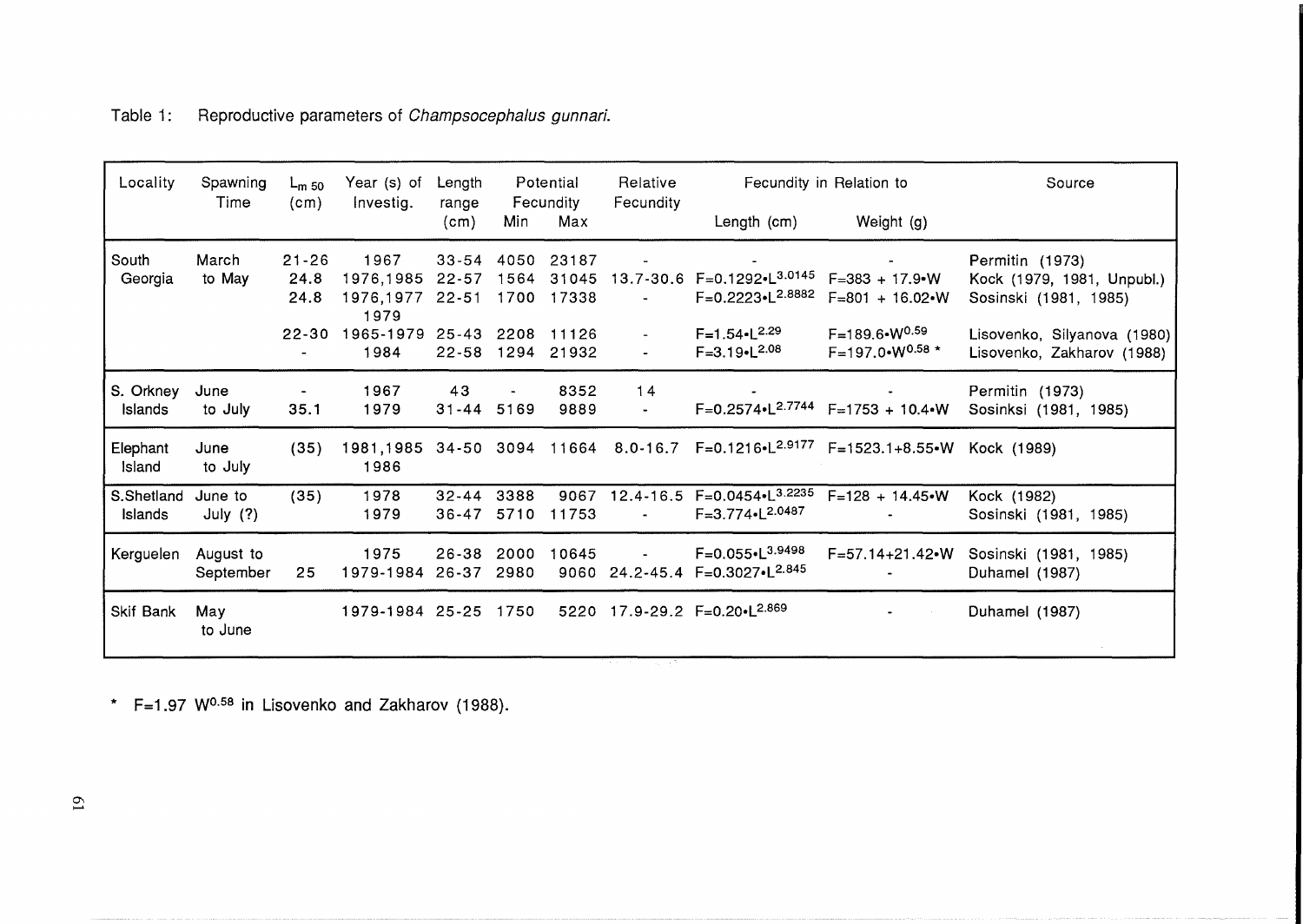| Date     |      | Sex Ratio (%) | Location          |
|----------|------|---------------|-------------------|
| 28/03/78 | 68.0 | 32.0          | <b>Shelf</b>      |
| 30/03/78 | 70.6 | 29.4          | <b>Shelf</b>      |
| 01/04/78 | 64.0 | 36.0          | Shelf             |
| 12/04/76 | 60.4 | 39.6          | Shelf             |
| 15/04/76 | 71.9 | 28.1          | Shelf             |
| 15/04/76 | 69.8 | 30.2          | Shelf             |
| 29/03/78 | 15.7 | 84.3          | Cumberland W. Bay |
| 02/04/78 | 25.8 | 74.2          | <b>Royal Bay</b>  |
| 02/04/78 | 46.6 | 53.4          | Fortuna Bay *     |

Table 2: Sex ratio in prespawning concentrations of *Champsocephalus gunnari* on the shelf and in fjords of South Georgia (from Kock, 1981).

 $\mathcal{L}^{\mathcal{A}}$ 

\* A high gonadosomatic index (mostly > 20) indicates that fish are at prespawning state.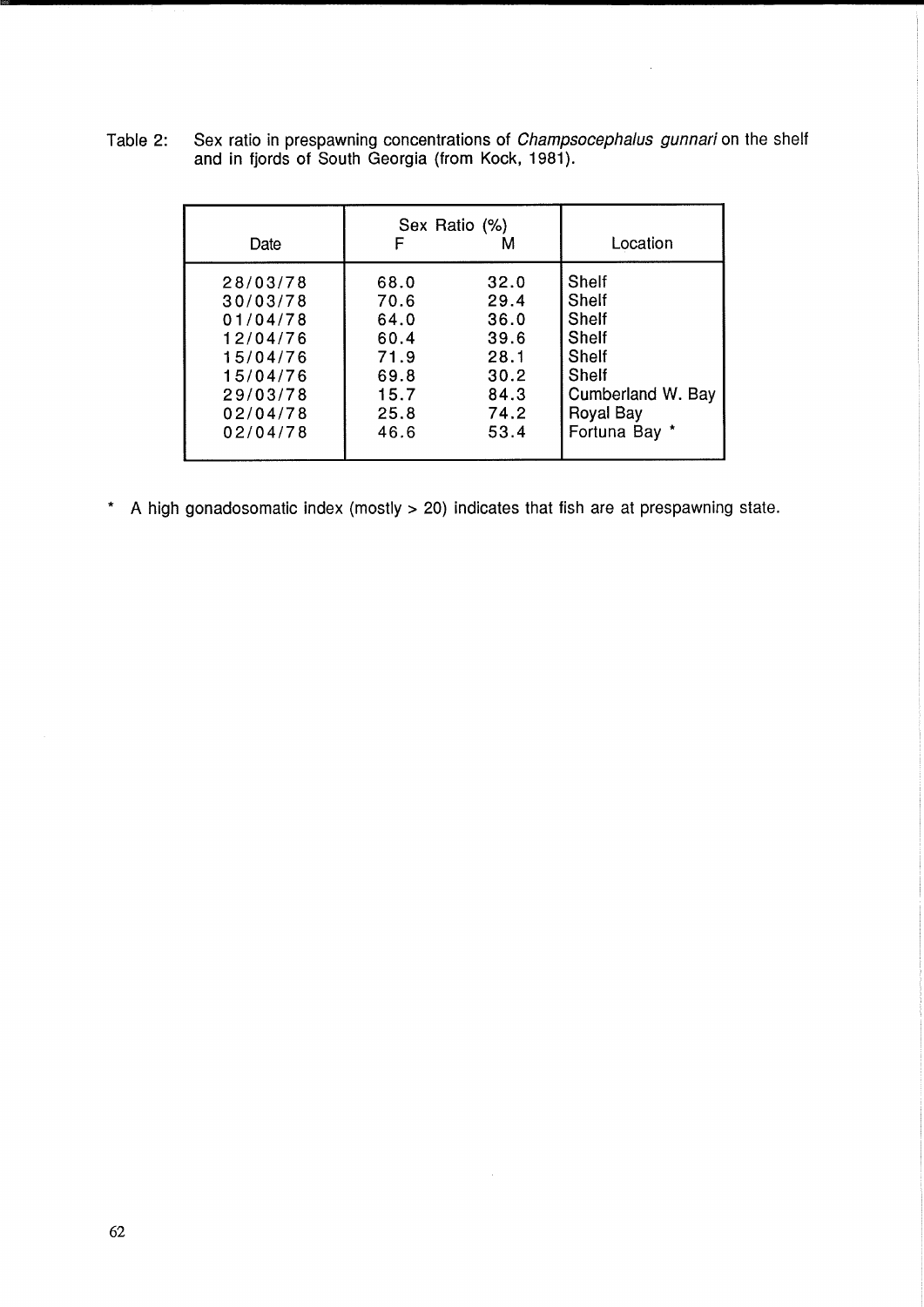



A: Females B: Males (Data could not be fitted to a logistic curve).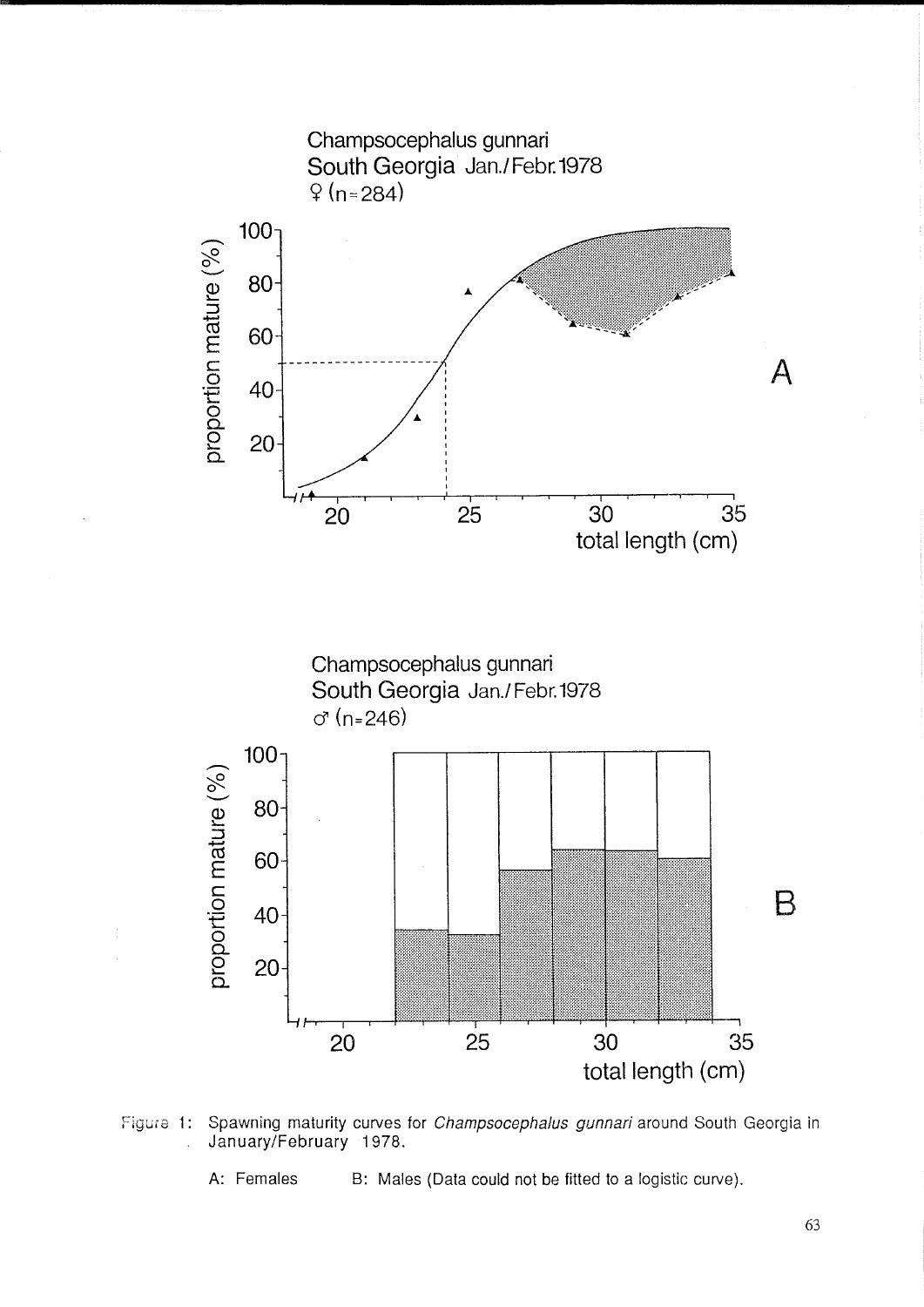

Figure 2: Spawning maturity curves for Champsocephalus gunnari around South Georgia in January/February 1985.

A: Females B: Males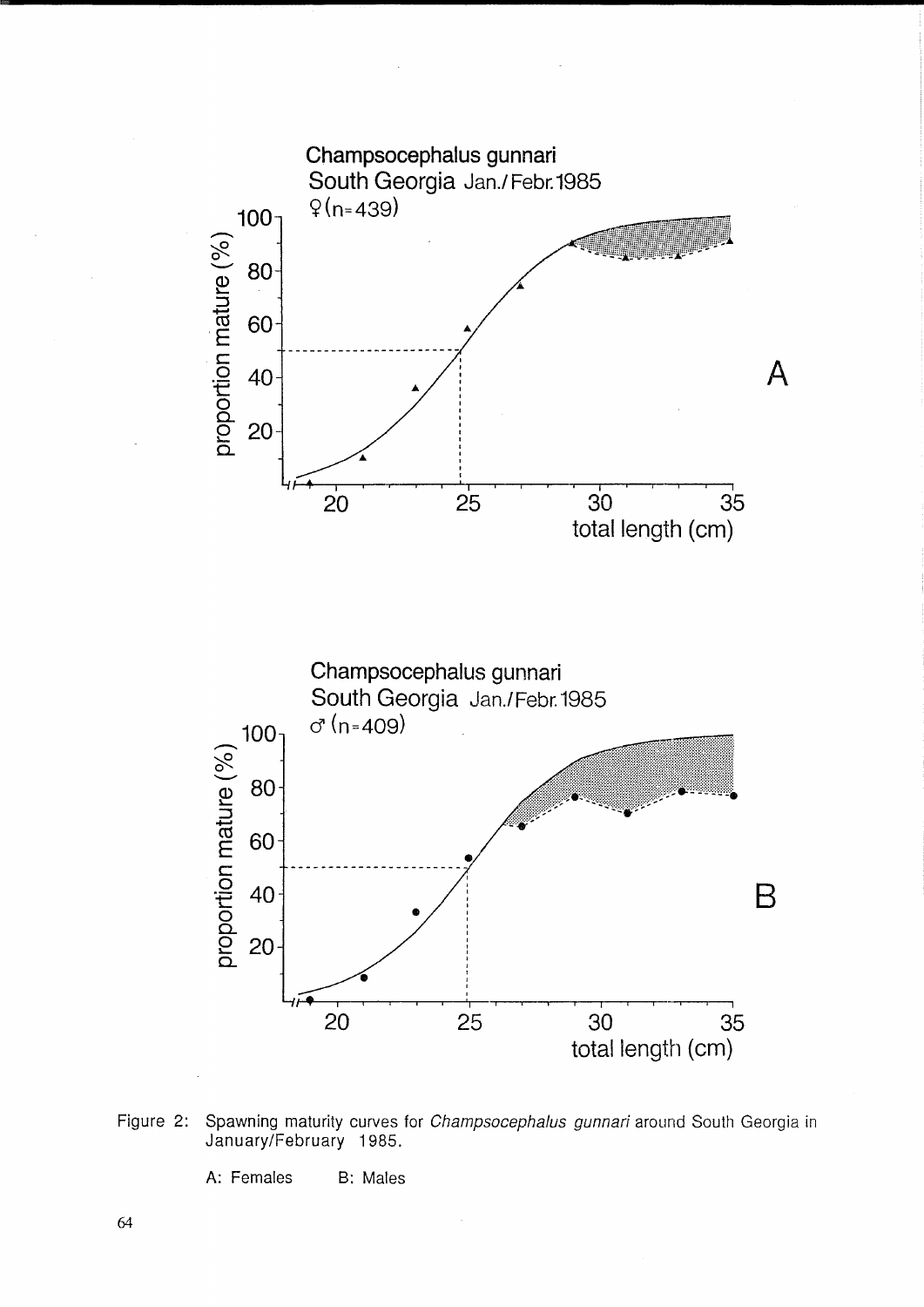

Figure 3: Spawning maturity curve for *Champsocephalus gunnari* (both sexes combined) around South Georgia in 1975/76 (from Sosinski, 1985).



Figure 4: Length versus fecundity curves for Champsocephalus gunnari around South Georgia.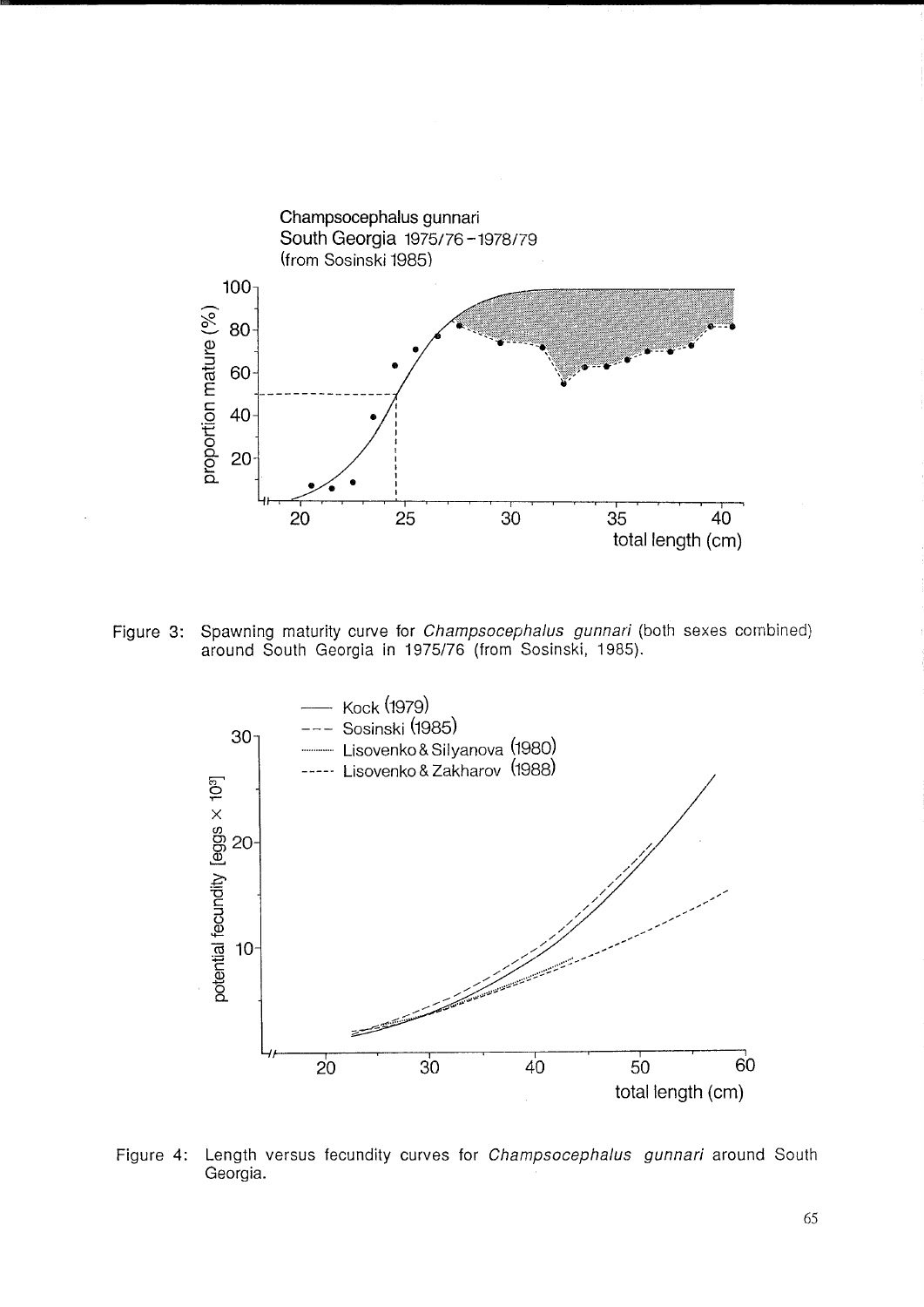

Figure 5: Length versus fecundity curves in six populations of Champsocephalus gunnari.

ķ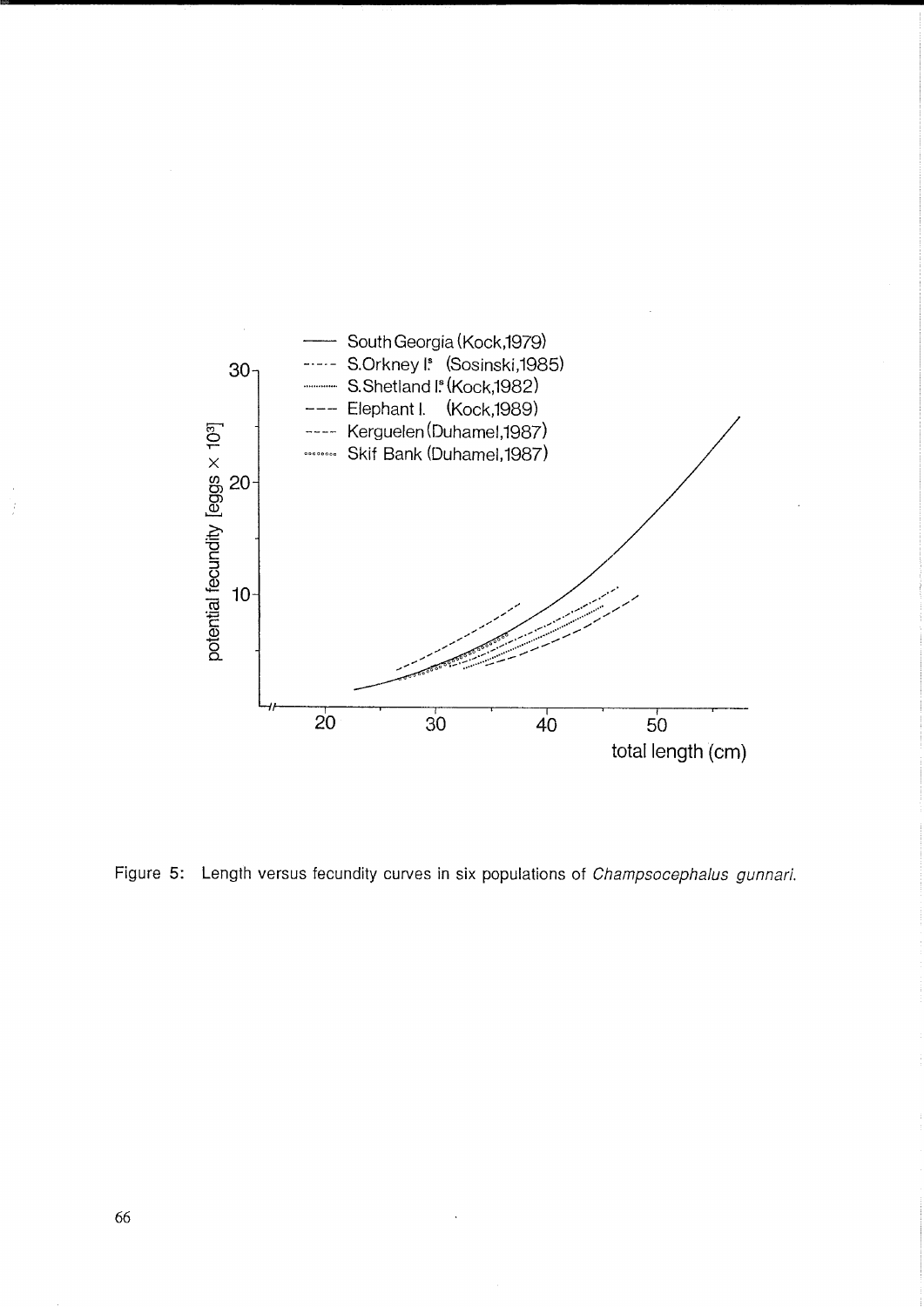# Liste des tableaux

- Tableau 1: Parametres de reproduction de Champsocephalus gunnari.
- Tableau 2: Le sex ratio des concentrations de Champsocephalus gunnari en état de préponte sur le plateau continental et dans les fjords de la Géorgie du Sud (d'apres Kock, 1981).

## Liste des figures

Figure 1: Courbes de maturité reproductive pour *Champsocephalus gunnari* autour de la Géorgie du Sud en janvier/février 1978.

> A: femelles B: mâles (On n'a pas pu ajuster les données pour les représenter sur une courbe logistique)

Figure 2: Courbes de maturité reproductive pour Champsocephalus gunnari autour de la Géorgie du Sud en janvier/février 1985.

A: femelles B: mâles

- Figure 3: Courbe de maturité reproductive pour *Champsocephalus gunnari* (les deux sexes ensemble) autour de la Géorgie du Sud en 1975/76 (d'après Sosinski, 1985).
- Figure 4: Courbes longueur-fécondité pour Champsocephalus gunnari autour de la Géorgie du Sud.
- Figure 5: Courbes longueur-fécondité dans six populations de Champsocephalus gunnari.

### Список таблиц

- Таблица 1: Параметры воспроизводства Champsocephalus gunnari.
- Таблица 2: Соотношение полов в преднерестовых концентрациях Champsocephalus gunnari в шельфовых водах и в фиордах Южной Георгии (Кок 1981 г.).

### Список рисунков

P<sub>HC</sub>y<sub>HOK</sub> 1: Кривые нерестовой зрелости *Champsocephalus gunnari* в районе Южной Георгии в январе - феврале 1978 г.

> A: самки В: самцы (По имеющимся данным было невозможно построить логистическую кривую)

 $P$ исунок 2: Кривые нерестовой зрелости Champsocephalus gunnari в районе  $I$ Ожной Георгии в январе - феврале 1985 г.

 $A:$   $C\text{AMKM}$   $B:$   $C\text{AMLMI}$